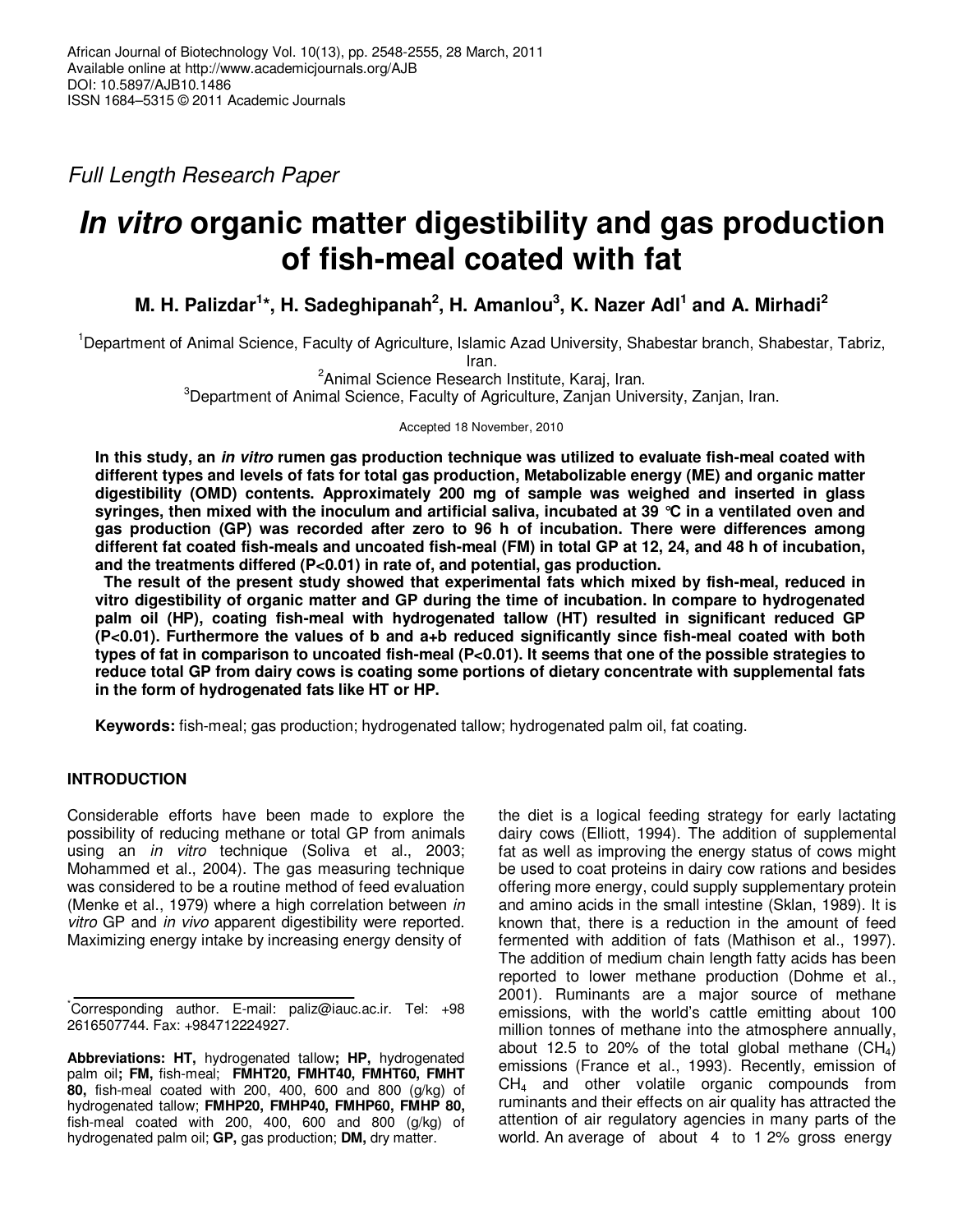intake is converted to  $CH<sub>4</sub>$  gas (Holter and Young, 1992; Johnson et al., 1996). Methane emissions from dairy cattle represented about 25% of total enteric CH<sup>4</sup> emissions, while beef cattle accounted for 71% (18% of global emissions) (Westberg et al., 2001). There may be potentials to reduce the extent of  $CH<sub>4</sub>$  and total gas production by manipulating diet and management practices that influence ruminal microbial fermentation.

Feeding fish-meal (FM) to dairy cows can be used as an alternative to other plant protein sources to increase digestible undergradable protein supply. Similarly, properly processed FM is highly resistant to rumen degradation and has an excellent amino acids profile in terms of ruminant needs (Rook, 1985). Although, heating is an inherent part of the processing of fish-meal and may lead to decreased ruminal degradation, nevertheless, it is thought that coating fish meal with fatty acids may significantly decrease organic matter and protein digestibility and ruminal GP. It is assumed that, feeding a fat coated fish meal could alter the amount of rumen degradable protein through reducing fermentable organic matter and finally decreases total GP in the rumen.

Our hypothesis was that, if there is an intake of about 600 to 700 g of experimental fat per day, per cow to reach maximal efficiency (NRC, 2001), coating some ingredients of the diet like fish meal with fat, may possibly lead to a reduction in GP and fermentation of protein source to supply more bypass protein. The objective of this research was to investigate the GP rate and digestibility of fat coated FM to reduce GP.

#### **MATERIALS AND METHODS**

#### **Preparing samples and fat coating technique**

Fat coating method was done according to pan coating method with some modification (Grass and Unangst, 1972; Sklan, 1989). The procedure was accomplished using two types of experimental fat (HT and HP) to embed fish-meal particles (particle size 1 mm) in very thin layers of fat to make a continuous film of fatty acids on a core fish- meal. For this purpose, fish- meal was added into Teflon beakers containing melted experimental fat in different ratios. The experimental fats were weighed before heating into the beaker. An automatic mixer (300 watt, Moulinex, ABM641, Brazil) mixed the combination gently until the mixture gets cold slightly. The beaker was finally transferred into cold water (5°C) to cool down and the blend continuously mixed by the mixer until small beads of fat coated FM was formed. Therefore, FM was encapsulated using, 200, 400, 600 and 800 (g/kg) of experimental fats. The final form of the product was small beads ranging from 1000 to 1500 µm in diameter depending on the type of fat used for encapsulation and the optimal size for GP method. Hydrogenated palm oil was obtained from PALMAC (vegetable derived fatty acids, Pan-Century Oleochemicals, SDN.BHD, Malaysia), and hydrogenated tallow supplied by Mirshamsi.Co (Food grade hydrogenated tallow, Kaveh industrial city, Saveh, Iran).

#### **Chemical composition**

Dry matter (DM) was determined by drying at 135°C for 4 h

followed by equilibration in desiccators (AOAC, 1995, ID 930.15) and organic matter (OM) was calculated as weight lost upon ignition at 600°C (AOAC, 1995, ID 942.05). Fat content was determined by ether extraction (AOAC, 1995, ID 930.39). Crude protein was determined by a standard Kjeldahl method (EC, 1993). Fatty acid (FA) profiles of two experimental fats were determined using gas chromatography (Agilent Technologies, hp, 6890 N., USA) that was equipped with a capillary column (DB-FFAP, ID: 0.32 mm \*0.25 µm \*30 m; SGE-incorporated, Texas, SGE, USA) and was used in this study for determination of fatty acids profiles.

#### **In vitro gas production**

GP was determined by the procedure of Menke and Steingass, (1988). Samples (200 mg) weighed into 100 ml calibrated glass syringes with pistons lubricated and Vaseline. Buffered mineral solution (Menke and Steingass, 1988) was prepared and placed in a water bath at 39°C under continuous flushing with carbon dioxide (CO2). Rumen fluid was collected before the morning feeding from three ruminally fistulated steers that were fed with diet containing alfalfa hay (600 g/kg) plus a concentrate mixture (400 g/kg) at 9:00 and 18:00 h. Rumen fluid was pumped from the rumen with a manually operated vacuum pump and transferred into two prewarmed thermos flasks, transported to the laboratory, combined, filtered through eight layers of cheesecloth and flushed with CO<sub>2</sub>. Rumen fluid was added to the buffered mineral solution with constant stirring, while maintained in a water bath at 39°C. About 30 ml of buffered rumen fluid was dispensed into syringes containing the samples. All handling was under continuous flushing with CO<sub>2</sub>. After closing the clips on the silicon tube at the syringe tip, syringes were gently shaken and the clips were opened to remove gas by pushing the piston upwards to achieve complete gas removal. The clip was closed, the initial volume recorded and the syringes were affixed to a rotary shaker platform (lab-line instruments Inc Melors dark, USA) set at (120 rpm) housed in an incubator at 39°C. Incubation was completed in triplicate with readings of GP after incubation for 0, 2, 4, 6, 8, 12, 24, 48, 72 and 96 h for fat coated and uncoated samples. Kinetics of total GP was calculated (Ørskov and McDonald, 1979) for fat coated and uncoated fish- meal. Differences in the composition and activity of rumen fluid inoculum were controlled by parallel measurements with incubation of buffered ruminal fluid without substrate (Blank test). Cumulative GP data were fitted to the exponential equation:

 $Y = a + b (1 - exp^{-ct})$ 

Where, Y is the gas produced at "t" time, "a" the GP from the immediately soluble fraction (ml), "b" the GP from the insoluble fraction  $(m)$ , "a + b" potential of GP (after 96 h) from fermentable fraction (ml/200 g DM), "c" the GP rate constant for "b" and "t" is the time of incubation (h).

The metabolizable energy (ME) contents and organic matter digestibility (OMD) were calculated using equations of Menke and Steingass (1988) as:

ME (MJ/kg DM) = 2.20 + 0.136  $\times$  Gp + 0.057  $\times$  CP+ 0.0029  $\times$  CP<sup>2</sup>

OMD (g/100 g DM) = 14.88 + 0.889  $\times$  Gp + 0.45  $\times$  CP + 0.0651  $\times$ XA

Where, CP is crude protein in g/100 g DM, XA ash in g/100 g DM and Gp is the net gas production (ml) from 200 mg after 24 h of incubation.

#### **Statistical analysis**

Data on *in vitro* gas production were subjected to analysis of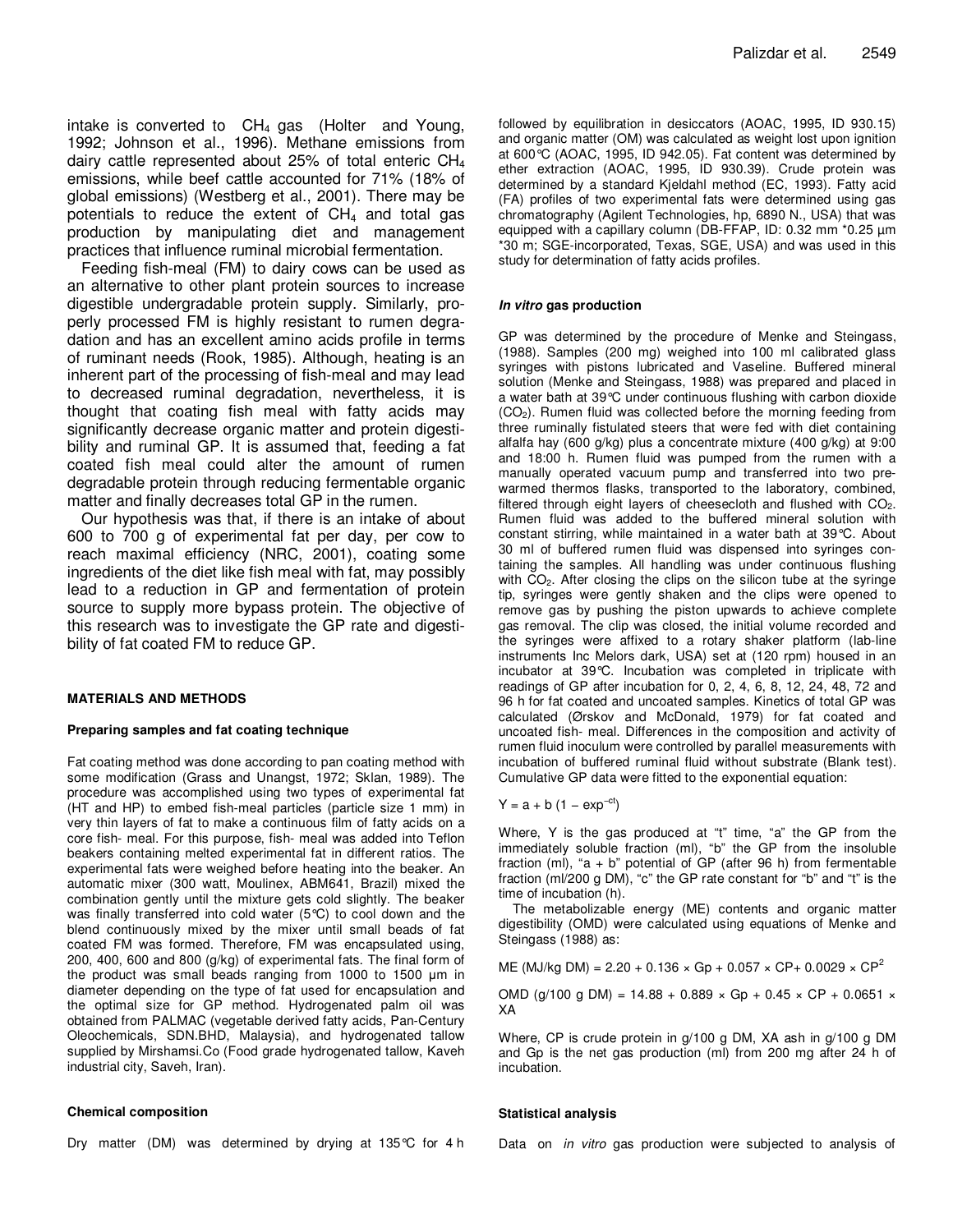**Table 1.** Chemical composition of fish- meal coated with HP and HT (g/kgDM).

|                 | <b>FM</b> |                    |             | Hydrogenated tallow (HT) |                          | Hydrogenated palm oil (HP) |             |                    |                    |  |
|-----------------|-----------|--------------------|-------------|--------------------------|--------------------------|----------------------------|-------------|--------------------|--------------------|--|
| <b>Variable</b> |           | FMHT <sub>20</sub> | $FMHT_{40}$ | $FMHT_{60}$              | <b>FMHT<sub>80</sub></b> | $FMHP_{20}$                | $FMHP_{40}$ | FMHP <sub>60</sub> | FMHP <sub>80</sub> |  |
| Dry matter      | 924.6     | 926.2              | 927.9       | 928.5                    | 930.1                    | 925.3                      | 925.9       | 927.2              | 929.6              |  |
| $OM^*$          | 796       | 836.8              | 877.6       | 918.4                    | 959.2                    | 836.8                      | 871.4       | 906.1              | 960.2              |  |
| CP <sup>‡</sup> | 578.6     | 462.8              | 347.1       | 231.4                    | 115.7                    | 451.3                      | 352.9       | 237.2              | 127.2              |  |
| $EE^{\dagger}$  | 114.1     | 251.3              | 411.3       | 571.3                    | 731.3                    | 262.7                      | 422.7       | 582.7              | 742.7              |  |
| <b>ASH</b>      | 204       | 163.2              | 122.4       | 81.6                     | 40.8                     | 163.2                      | 128.5       | 93.8               | 39.7               |  |

\*Fish-meal (FM) coated with 200, 400, 600 and 800 (g/kg) of hydrogenated tallow (FMHT) and hydrogenated palm oil (FMHP) ‡ Crude protein (CP), † Ether extracts (EE) and ♣ Organic matter (OM).

> **Table 2.** Fatty acids (DM percent) composition of hydrogenated tallow (HT) and hydrogenated palm oil (HP).

| <b>Component</b>               | НT     | HР     |
|--------------------------------|--------|--------|
| C8                             | 7.180  | 4.446  |
| C10:0                          | 2.201  | 1.457  |
| C10:1                          | 0.943  | 0.632  |
| C12:0                          | 1.335  | 0.972  |
| C14:0                          | 2.638  | 2.024  |
| C14:1                          | 0.893  | 0.652  |
| C <sub>15</sub>                | 0.728  |        |
| C <sub>16:0</sub>              | 29.324 | 74.634 |
| C16:1                          | 0.438  | 0.402  |
| C <sub>17</sub>                | 2.230  |        |
| C18:0                          | 42.32  | 0.995  |
| C18:1                          | 0.348  | 6.758  |
| C18:2                          | 0.247  | 1.550  |
| C18:3                          | 0.414  | 0.080  |
| Others*                        | 3.77   | 3.4    |
| Total fatty acids              | 95     | 98     |
| Saturated fatty acids          | 87.95  | 84.52  |
| Unsaturated fatty acids        | 3.28   | 10.07  |
| Unsaturated to saturated ratio | 0.037  | 0.119  |
| C16: C18                       | 0.692  | 74.97  |

\*Unknown fatty acids which were not detected by GC apparatus.

variance in a completely randomized design using the SAS program General Linear Model (GLM) procedure (SAS, 9.1, 2005). Significant means were compared using the least square means method. Mean differences were considered significant at  $P < 0.05$ . Standard errors of means were calculated from the residual mean square in the analysis of variance.

## **RESULTS**

#### **Chemical composition**

The chemical composition of fish-meal coated with HP and HT is presented (Table 1). The CP content of treatments ranged from 115.7 g/kg DM in  $FMH_{80}$  to 462.8 g/kg DM in  $FMHT_{20}$  and 578.6 g/kg DM for fish-meal. The ether extract (EE) content of treatments ranged from 742.7 g/kg DM in  $FMHP_{80}$  to 251.3 g/kg DM in  $FMHT_{20}$ . The DM content increased likewise as the inclusion of fats increased. The ash content in contrast decreased by the addition of fats to fish- meal and consequently the OM content substantially enhanced (Table 1).

Fat sources varied in their fatty acids composition as expected (Table 2). The HT was more saturated fat source than HP. The HT has more C18:0 content than HP (42.3 versus 0.99% of DM), while HP contained large amount of C16:0 fatty acid. Furthermore, the HT contained the odd carbon fatty acids (C15 and C17) in contrast to HP. In the current experiment, the C16 : C18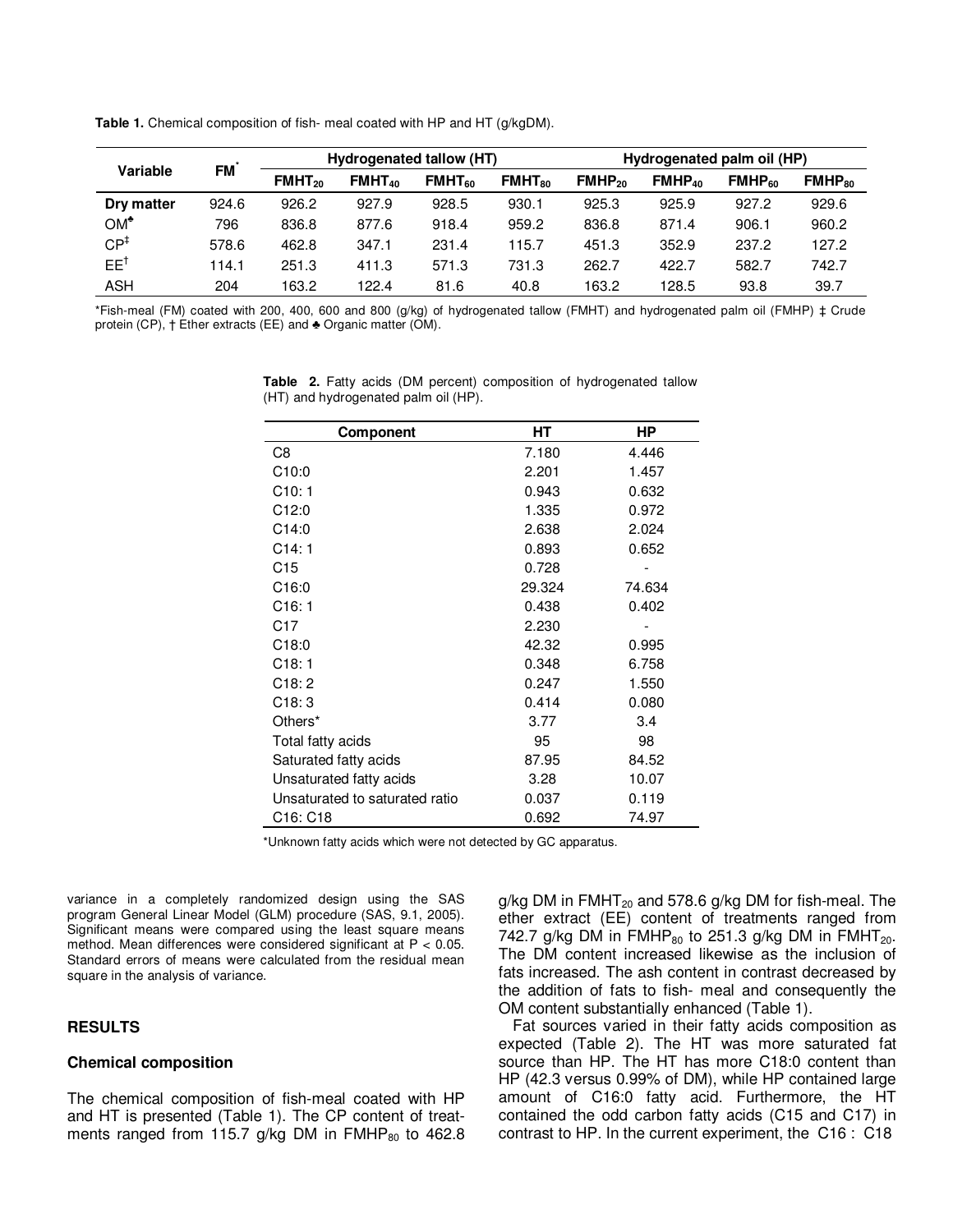|    | <b>Hydrogenated Tallow (HT)</b> |                  |                   |                   |                   | <b>Hydrogenated Palm Oil (HP)</b> |                                               |                  |                   | <b>Significance</b> |       |            |
|----|---------------------------------|------------------|-------------------|-------------------|-------------------|-----------------------------------|-----------------------------------------------|------------------|-------------------|---------------------|-------|------------|
|    | FM                              | <b>FMHT20</b>    | <b>FMHT40</b>     |                   |                   |                                   | FMHT60 FMHT80 FMHP20 FMHP40 FMHP60 FMHP80 Fat |                  |                   |                     | Level | <b>SEM</b> |
| 2h | 3.1                             | 3.4              | 4.2               | 4.4               | 4.6               | 3.5                               | 3.4                                           | 5.0              | 5.3               | Ns                  | Ns    | 0.42       |
| 4h | 5.5                             | 5.8              | 6.1               | 6.3               | 6.6               | 6.1                               | 5.6                                           | 7.2              | 7.5               | Ns                  | Ns.   | 0.95       |
| 6h | 6.9                             | 6.8              | 6.7               | 6.9               | 7.4               | 7.6                               | 6.6                                           | 8.0              | 8.3               | Ns                  | Ns.   | 0.85       |
| 8h | 7.6                             | 7.0              | 7.1               | 7.1               | 7.9               | 7.9                               | 7.0                                           | 8.3              | 8.6               | Ns                  | Ns.   | 0.63       |
|    | 12h $10.2^a$                    | 7.8 <sup>d</sup> | 7.7 <sup>d</sup>  | 7.8 <sup>cd</sup> | $8.1^\circ$       | 9.0 <sup>b</sup>                  | $8.1^\circ$                                   | 9.2 <sup>b</sup> | 9.2 <sup>b</sup>  | $***$               | $***$ | 0.95       |
|    | 24h $13.5^a$                    | $8.5^{\circ}$    | 7.9 <sup>cd</sup> | 7.7 <sup>de</sup> | 7.6 <sup>de</sup> | $10.5^{b}$                        | $8.8^\circ$                                   | $9.56^{b}$       | $8.7^\circ$       | $***$               | $***$ | 0.29       |
|    | 48h $13.9^a$                    | $9.4^\circ$      | 8.6 <sup>cd</sup> | $7.4^\mathrm{e}$  | $7.2^e$           | $11.1^b$                          | $9.5^{\circ}$                                 | $9.4^\circ$      | 8.7 <sup>cd</sup> | $***$               | $***$ | 0.96       |

**Table 3.** In vitro gas production (ml/200 mg DM) of fish-meal coated with HT and HP, incubated in buffered rumen fluid at different incubation times.

a, b, c, d, Means within a row with different superscripts differ ( $P < 0.05$ ). Fat = effect of experimental fat source, Level = effect of experimental fat level. NS = not significant;  $* = P < 0.05$ ;  $* = P < 0.01$ ; SEM = standard error of mean.

**Table 4.** The gas production parameters, metabolizable energy (ME) and organic matter digestibility (OMD) contents of fish-meal coated with HT and HP

|              |               |                                                 |                 | Hydrogenated Tallow (HT)                                                                                   | Hydrogenated Palm Oil (HP) |                   |                                                                                                                                                            |                |                   | <b>Significance</b> |           |            |
|--------------|---------------|-------------------------------------------------|-----------------|------------------------------------------------------------------------------------------------------------|----------------------------|-------------------|------------------------------------------------------------------------------------------------------------------------------------------------------------|----------------|-------------------|---------------------|-----------|------------|
|              | FM.           |                                                 |                 |                                                                                                            |                            |                   | $FMHT_{20}$ FMHT <sub>40</sub> FMHT <sub>60</sub> FMHT <sub>80</sub> FMHP <sub>20</sub> FMHP <sub>40</sub> FMHP <sub>60</sub> FMHP <sub>80</sub> Fat Level |                |                   |                     |           | <b>SEM</b> |
|              |               | $a+b$ 14.88 <sup>a</sup> 9.86 <sup>c</sup>      | $9.64^{\circ}$  |                                                                                                            |                            |                   | $8.82^{\circ}$ $8.66^{\circ}$ $11.68^{\circ}$ $10.47^{\circ}$ $10.34^{\circ}$ $9.68^{\circ}$                                                               |                |                   | $^\star$            | <b>NS</b> | 0.004      |
| b            | $14.50^\circ$ | $9.42^{\circ}$                                  | $8.98^{\circ}$  | $8.50^\circ$                                                                                               |                            |                   | $8.56^{\circ}$ 11.25 <sup>b</sup> 9.88 <sup>c</sup>                                                                                                        | $9.96^{\circ}$ | $9.54^{\circ}$    | $\star$             | <b>NS</b> | 0.022      |
| $\mathbf{c}$ |               | $0.10^a$ $0.17^d$                               | $0.18^d$        | $0.27^{\circ}$                                                                                             | $0.34^{b}$                 | $0.15^{\text{d}}$ | $0.14^{\mathsf{d}}$                                                                                                                                        | $0.26^{\circ}$ | $0.36^{b}$        | $***$               | $***$     | 0.0002     |
|              |               | <b>ME</b> 17.04 <sup>a</sup> 12.87 <sup>b</sup> | $10.07^{\circ}$ | 8.10 <sup>d</sup>                                                                                          | $6.93^e$                   |                   | $13.14^{\mathrm{b}}$ $10.20^{\mathrm{c}}$                                                                                                                  | $8.35^{\rm d}$ | 7.08 <sup>e</sup> | $***$               | $***$     | 0.05       |
|              |               |                                                 |                 | <b>OMD</b> 54.26 <sup>a</sup> 44.39 <sup>b</sup> 38.36 <sup>c</sup> 32.70 <sup>cd</sup> 27.19 <sup>e</sup> |                            |                   | $46.13^{b}$ 39.20 <sup>cd</sup> 34.33 <sup>cd</sup> 28.16 <sup>e</sup>                                                                                     |                |                   | $***$               | $***$     | 0.28       |

a, b, c, d Means within a row with different superscripts differ  $(P < 0.05)$ ; a + b: potential GP (ml/200 mgDM); b: the GP from the insoluble fraction (ml); c: fractional rate of GP (ml/h−1); Fat = effect of experimental fat source; Level = effect of experimental fat level; ME = metabolizable energy (MJ/ kg DM); OMD = organic matter digestibility (g/100 gDM); NS = not significant;  $* = P$  $< 0.05$ . \*\* = P  $< 0.01$ ; SEM = standard error of mean.

ratio was higher for HP in comparison to HT.

## **In vitro gas production**

Cumulative gas production (GP) volume (ml 200 mg $^{-1}$ DM), GP parameters and calculated amounts of OMD and metabolizable energy (ME) of fish- meal coated with HT and HP are presented in Tables 3 and 4. There was a difference  $(P < 0.01)$  in GP among treatments at 12, 24 and 48 h after incubation (Table 3). Effect of fat type and level to protect fish- meal were significant, particularly at latter times of incubation ( $P < 0.01$ ). The GP volume at first time of incubation (2, 4, 6 and 8 h) did not differ among treatments. The FMHT<sub>20</sub>, FMHP<sub>40</sub> and FMHP<sub>60</sub> produced the lowest volume of gas after 12 h of incubation in comparison to other treatments ( $P < 0.01$ ). Generally, the FMHT treatments produced lower gas compared to FMHP treatments. At 24 and 48 h after incubation, fat coated treatments produced lower gas compared to fish-meal ( $P < 0.05$ ). Potential GP ( $a + b$ ), GP from the insoluble fraction (b) and fractional rates of GP (c) differs  $(P < 0.01)$  among treatments (Table 4). Fat type as well as fat level significantly affected 'c' parameter for coated treatments in comparison to FM  $(P <$ 0.05). However, level of fat did not affected the Potential GP  $(a + b)$  and GP from the insoluble fraction (b) actually  $(P > 0.05)$ .

The potential GP  $(a + b)$  of uncoated fish-meal was greater (14.88 ml) than other treatments, which were coated with HT or HP  $(P < 0.01)$ . Fat coating method results in a reduction of potential GP level to 8.62 and 9.68 ml in  $FMHT_{80}$  and  $FMHP_{80}$  in contrast to FM (14.88) ml). The GP from the insoluble fraction (b) of fish-meal coated with these experimental fats reduced significantly (P < 0.05) because fermentable fraction decreased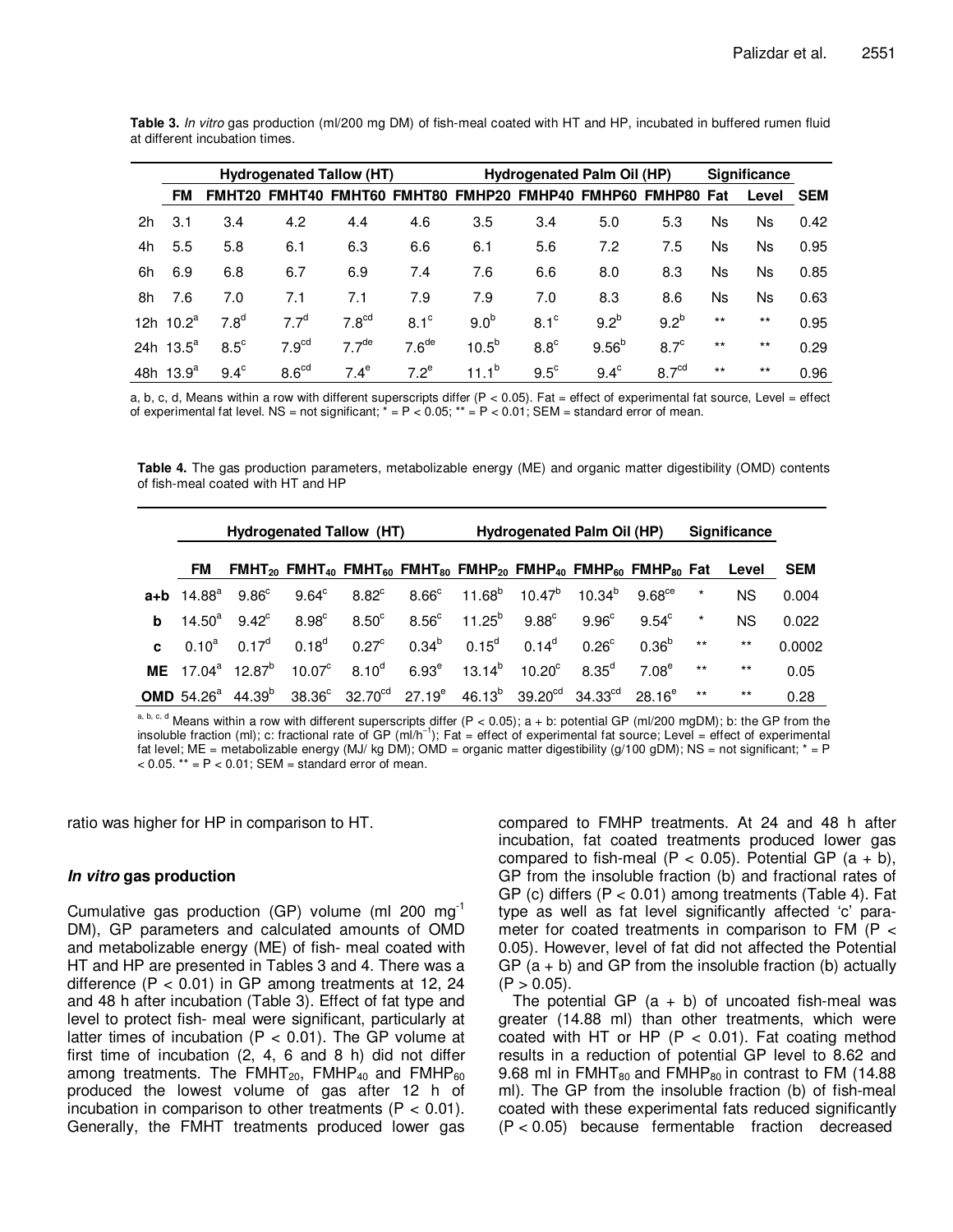alongside with the addition of 200 to 800 g/kg of experimental fats to FM (Table 4). In contrast to b and  $a + b$ parameters, fractional rates of GP (c) increased significantly for coated treatments in comparison to FM (P < 0.05) and the value of (c) was greater for  $FMHT_{80}$  (0.34 ml/h<sup>-1</sup>) and FMHP<sub>80</sub> (0.36 ml/h<sup>-1</sup>) (Table 4).

## **Metabolizable energy and organic matter digestibility**

According to some studies (Menke et al., 1979; Menke and Steingass, 1988; McDonald et al., 1995) OMD and ME could be evaluated by 24 h in vitro GP data and chemical composition of feed samples. The results are shown in Table 4. The ME content of fat coated treatments decreased significantly in comparison to FM  $(P < 0.01)$ . Effect of fat type as well as fat level was significant on the content of ME  $(P < 0.01)$ . Moreover, the OMD value reduced significantly  $(P < 0.01)$  as FM coated with HT and HP in different ratios (Table 4). The type and level of fat used in this trial reduced digestibility of organic matter in all treatments compared to FM with no fat coating ( $P < 0.01$ ). There were no significant differences in calculated OMD and the ME values for FbMHT and FMHP at 600 and 800 g/kg level (That is,  $FMHT_{60}$  versus FMHP $_{60}$  and FMHP $_{80}$  versus FMHT $_{80}$ ).

# **DISCUSSION**

Protection of protein sources with fat to reduce protein degradability may have a side effect on ruminal fermentation to reduce total GP in the rumen. The technology of fat coating nutrients relies on achieving a physical protection of feed to reduce nutrient microbial digestion that could lead to reduced GP. On the other hand, the physicochemical properties of feed and fat as well as the technology used for protection are important factors to reach a fine surface coating. Variation in chemical composition of experimental treatments observed in the current study is associated with inclusion of fats to coat FM in different ratios. Coating FM with HT and HP reduced CP and ash content reasonably, but increased EE content of experimental treatments, as the level of fat inclusion increased to protect FM. High content of C18:0 fatty acid in HT is expected because of the hydrogenation process that occurs in industries, leading to exchange of polyunsaturated fatty acids to subsequent saturated ones.

One of the challenges associated with feeding HT is that, the digestibility of hydrogenated fatty acids is lower than unsaturated fatty acids, which the unsaturated fatty acids are extensively digestible. Increasing saturation of fat sources increases ruminal inertness but decreases fatty acid digestibility, generally hydrogenated triglycerides such as tallow, is inadequately digested (Macleod and Buchanan-Smith, 1972; Eastridge and Firkins, 2000).

The difference between fatty acids profile of tallow (Getachew et al., 2001) and HT used in the current study indicated that, tallow has more monounsaturated fatty acids (C18: 1 isomers) than HT. In the study of Getachew et al. (2001), they reported approximately 28.9 (DM, per percent) C18: 1 for tallow, whereas the content of C18; 1 in HT and HP in the current study was 0.34 and 6.75 (DM, per percent), respectively.

The decrease in GP during the incubation times is along with the inclusion of HT and HP to protect FM. In contrast to our findings, Getachew et al. (2001) reported that, tallow did not affect GP. There is a great difference between tallow and HT for fatty acids profile and also variations between fat coating procedure and adding fat in a total mixed ration, as supplemental fat (Getachew et al., 2001). In addition, the levels of fat used to protect FM (up to 800 g/kg) varies noticeably from those levels reported in the study of Getachew et al. (2001), which utilized 50 to 250 g/kg added fatty acids in vitro as tallow or yellow grease to diets. The reduction of GP over the latter time of incubation by coating FM with HT and HP may associate with microbial attachments. It has been suggested that dietary fats may coat fiber and interfere with microbial attachment (Devendra and Lewis, 1974). Perhaps this could explain in part the lower GP in HT and HP coated FM. In another study (Stewart, 1977), a depression in cotton fiber degradation when the cotton yarn had been soaked in either tallow or fatty acids was observed. Other explanation could be stated as, some unsaturated fatty acids may be toxic for rumen methanogen bacteria (Hunter et al., 1976; Kim et al., 2000). The HT and HP in the current study at high levels of handling (more than 400 g/kg DM) have large amounts of unsaturated fatty acids, which might slightly interpret the reduced GP in these treatments.

Methanogen bacteria are a separate group of organisms, which are an ordinary component of the rumen microbial ecosystem. Hydrogen  $(H<sub>2</sub>)$  and dioxide carbon  $(CO<sub>2</sub>)$  are the principal substrates used by rumen methanogens to produce CH<sub>4</sub>. Consequently, compounds that directly inhibit activity of methanogens are likely to reduce  $CH<sub>4</sub>$  and total gas production (Baker, 1999). It is actually difficult to explain the biological basis why HT and HP coated FM, would produce lower total gas volume in vitro when compared to FM. It is assumed that, coating FM with thin layers of fat could reduce the accessibility of microbial enzymes to the feed.

In vitro GP at 12 h from FM was not comparable to that reported by Cone et al., (2005), which used some protein sources to evaluate protein fermentation in the large intestine of pigs using gas test technique. In the present study, FM produced approximately 10.2 ml gas/200 mg DM (Table 3) at 12 h after incubation. Results from the present study confirm earlier findings, showed free fatty acids and long-chain fatty acids inhibit methane and total GP in the rumen and free fatty acids may be more potent inhibitors than triacylglycerols (Van Nevel and Demeyer,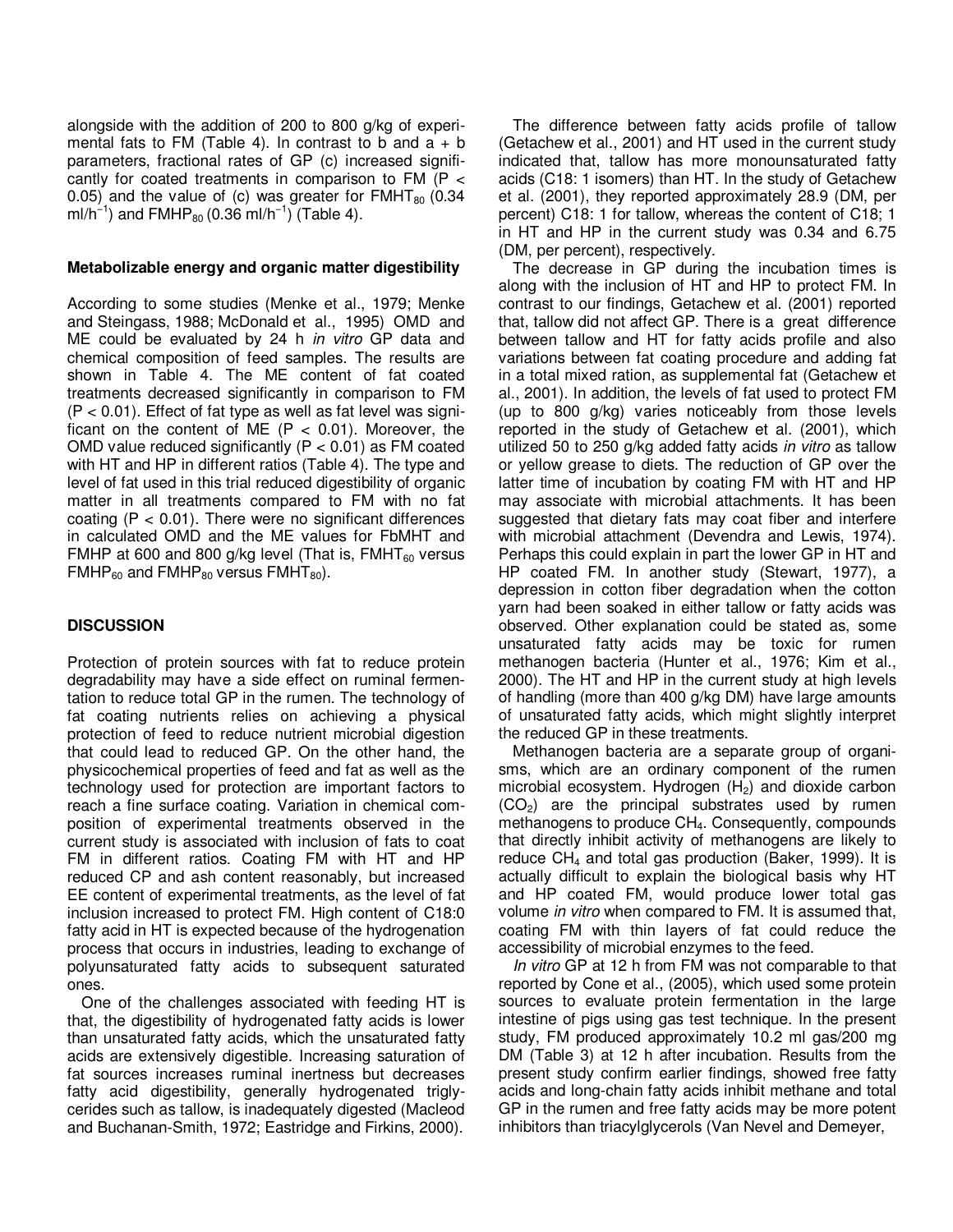1996). Although, the mechanism by which this happen is still not known. Similarly, HT and HP in the form of long chain and free fatty acids, reduced gas production in this study as the time of incubation approached. One explanation may be the reduced availability of calcium needed for appropriate microbial function. This could be a mechanism by which dietary fat inhibit microbial fermentation (Jenkins, 1993). Some researchers employing in vivo experiment (El Hag and Miller, 1972) and using pure culture techniques (Galbraith et al., 1971) demonstrated that, individual fatty acids inhibited microbial growths, but inclusion of calcium reversed the inhibitory effect. It is clearly elucidated that unsaturated oils had greater negative effect than saturated fats (Macleaod and Buchanan-Smith, 1972; Jenkins and Palmquist, 1984) and free fatty acids caused a larger negative effect than the corresponding triglycerids (Macleod and Buchanan-Smith, 1972; Bateman and Jenkins, 1998). A free carboxyl group was also proposed to be necessary to inhibit microbial growth (Demeyer and Van Nevel, 1995). In the present study, fat sources used to protect FM were hydrogenated free fatty acid products and their fatty acids profile confirmed that, they have more long chain fatty acids than short chain ones (Table 2).

The amount of gas produced after 24 h for FM (Table 3) is not similar to those feeds investigated by Getachew et al. (2004). These authors reported a gas volume of 213 ml/g DM for soybean meal after 24 h incubation time. In the current study, it was approximately 51 ml/g DM (10.2 ml/200 mg DM) for fish- meal after 24 h incubation time. The lower GP after 24 h for fish-meal may relate to higher content of crude protein and ash from those reported by Getachew et al. (2004) for soybean meal. Higher protein and ash contents of FM used in the present study, also may describe part of the difference between our results from those reported for other feeds (Getachew et al., 2004).

The FMHT $_{20}$  achieved 8.5 ml/200 mg DM, GP after 24 h, which was lower than  $FMHP_{20}$  that produced 10.5 ml/ 200 mg DM. Generally, the FMHP treatments produced higher gas than FMHT, which indicate that the HT had more inhibitory effect on rumen microbial ecosystem. On the other hand, it could be explicated that, HT has more potency to protect FM. It showed that unsaturated fatty acids act as toxins for rumen bacteria (Hunter et al., 1976; Kim et al., 2000), therefore, because the HP is a more unsaturated fat than HT, it was expected that, covering FM with this fat source may interfere with methanogenes bacteria and lead to a reduction in GP over the time of incubation. Although it may relate to more potential of HT to coating FM, but still there is no excellent explanation for this event.

Potential GP  $(a + b)$  has the same decreasing trend for FMHT and FMHP treatments for 200, 400, 600 and 800 g/kg DM levels, which indicated that, reduced GP could be achieved successfully, when some ingredients of diet is coated with fat. Likewise, potential gas production

reported in this paper for FM (14.88 ml/ 200 mg DM) is different from previous report (Getachew et al., 2002), which they stated as 49.5 ml/ 200 mg DM for plant protein sources. The extent of potential GP reported here is not comparable to plant protein feeds reported previously (Getachew et al., 2002). Therefore, the discrepancies may be due to differences in crude protein, ash and fiber content of those feeds used by Getachew et al. (2002) and the FM apply in this research. The GP from the insoluble fraction (b) also decreased similar to potential gas production noticeably because of a reduction in insoluble part of treatment.

The fractional rate of GP (c: ml/h<sup>-1</sup>) reported in the present study for FM is in the range of other feed reported previously (Getachew et al., 2004). The greater fractional rate of GP for FMHT and FMHP treatments is comparable to that reported for canola meal (0.169) and alfalfa silage (0.134) (Getachew et al., 2004). One explanation for this could be due to protein and fat content of FM coated with HT and HP, whereas it showed that protein fermentation influenced GP mainly in the initial hours of incubation, because the major part of protein is part of the soluble fraction and may determine the rate of GP (Cone and van Gelder, 1999). In the same way, fat could influence the final GP. The GP caused by fermentation of protein is not the same as that of carbohydrates (Steingass, 1983) and lipids (Data not shown). Relative to potato starch, casein was fermented in an earlier stage of incubation (Steingass, 1983) and fatty acids would be fermented relatively at the latter time of incubation.

Moreover, the GP profiles could be separated in three sub-curves, representing GP caused respectively by fermentation of the water-soluble components (a), by fermentation of the non-soluble components (b) and by microbial turn over (Cone et al., 1997). Consequently, the pattern of fermentation of FM would be noticeably different from FMHT and FMHP treatments that had more insoluble fractions because of high content of fat in these treatments. Although, higher methane production is associated with fiber fermentation, in some concentrate feeds such as FM, a higher quantity of gas is produced in early hours of fermentation due to high digestibility of soluble protein. Additionally, there is a lack of evidence to support a general theory that added fat exert adverse effects on rumen microbial activity, particularly when supplemental fat is included at all levels typically fed in commercial dairy rations. The presence of negative effects on rumen fermentation parameters with inclusion of fat as a free fatty acid form, for coating FM at high levels used in this study suggest that, free fatty acids have more effect on rumen fermentation parameters compared to the corresponding triglycerides reported previously (Getachew et al., 2004). In contrast to the triglyceride form of fats, Getachew et al. (2004) reported that, the K-soap of fatty acid could dissociate in the rumen buffer and consequently fatty acids in their free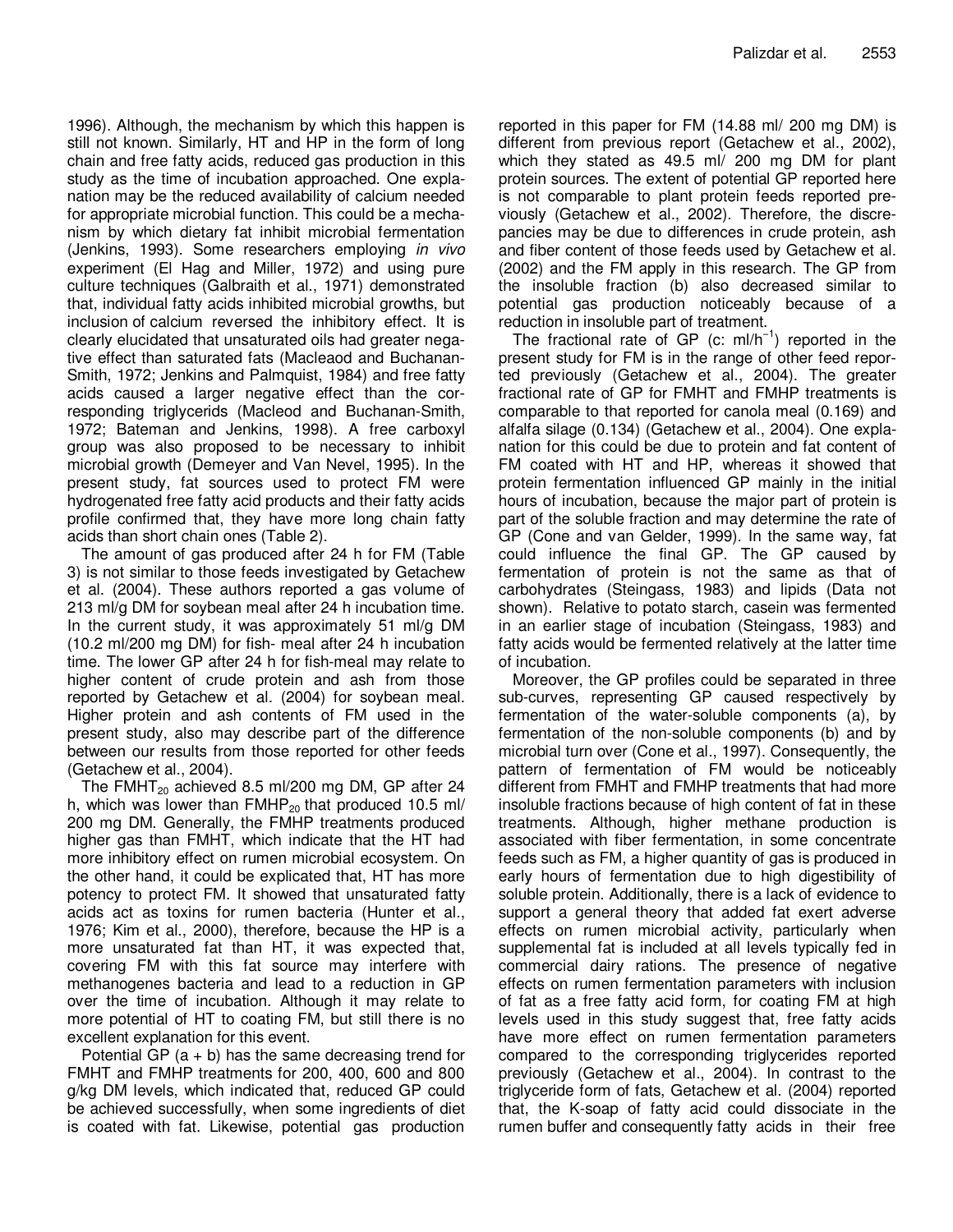form, depressed volatile fatty acids (VFAs) as well as GP. As a result, we expected that overall digestibility of fat coated treatments should be declined by addition of fat to FM.

The OMD values were highest for FM and lowest for  $FMHT_{80}$  and  $FMHP_{80}$  as we expected. High organic matter (OM) digestibility for FM can be expected due to high concentration of protein and carbohydrates that supply available energy for microbial growth. Low digestibility of OM in fat coated treatments when compared with FM was due to high concentration of fat in these treatments. These finding is in agreement with results obtained earlier, whereas Getachew et al. (2001), found a decline in gas production and *in vitro* true digestibility with addition of fatty acids of yellow grease and tallow to total mixed rations. The variation in OMD values for FMHT and FMHP treatments can be related to differences in GP after 24 h of incubation and the differences in chemical composition of these treatments.

Although, feeding rumen undegradable proteins along with fat or fat coated protein provided no further improvement in milk yield compared with fat alone, but partially alleviated the depression in protein content caused by supplemental fat and increased the daily yield of milk protein (Dhiman et al., 2001). It has been suggested that feeding supplemental fat alone in transition period (Afzalzadeh et al., 2010) or oilseeds and bypass fats along with proteins or as fat coated proteins in lactation periods (Sklan and Tinsky, 1993; Dhiman et al., 2001; Petit et al., 2005) could affect some metabolites, blood plasma hormones, feed digestibility, milk composition and fatty acids profile. In a study by Sklan (1989), he showed 84 to 90% of whey powder and soybean meal coated with calcium salts of fatty acids remained in sacco after 20 h incubation in the rumen of sheep. He concluded that, proteins coated with calcium soaps are not degraded in the rumen and thus, energy and non-degradable protein can be supplied to ruminants by this route (Sklan, 1989). The reduced OMD values calculated in this study may lead to the supply of more organic matter and proteins to small intestine for milk protein synthesis and influence animal performances.

The metabolizable energy (ME) values of fat coated treatments were within the ranges reported by Menke and Steingass (1988), where, the ME values of various European feeds ranged from 4.5 to 15 MJ/kg DM. Although, the ME value for FM was greater than previous work done with different feeds (Getachew et al., 2004). The discrepancy is due to the chemical composition of FM, which contained more crude protein when compared with other protein supplements.

 The gas produced after 24 h of incubation accompanied by chemical analysis of the feeds are used to estimate the ME contents of feeds for ruminants. The application of the method for ME estimation has been used to evaluate large numbers of feeds and is documented in several studies (Menke and Steingass, 1988;

Krishnamoorthy et al., 1995; Getachew et al., 2002, 2004). According to our findings, the *in vitro* rumen gas technique can be used to study the nutritional quality of feed ingredients that is covered physically with fat as well as mixed rations and individual feed ingredient.

## **Conclusions**

The fat coating technique was successfully used to assess the impact of HT and HP on total GP and fermentation kinetics. Also, it can be used to identify the influence of fats on GP during the time of incubation, to evaluate empirical equations to estimate the ME and OMD content of fat coated treatments. The in vitro rumen gas technique offers a unique tool for researchers to verify greater levels of supplemental fats in ruminant diets to investigate ruminal GP kinetics. In addition, it could be concluded that HT had higher degree of rumen protection for FM, because the HT treatments have the lowest GP over the time of incubation. The differences identified in the lipid study suggest that, the degree of rumen protection required to prevent ruminal protein degradation being depressed varies with lipid type and level. The in vitro GP methodology used in this study will allow such treatments to be developed and examined under various rumen conditions prior to animal studies. Likewise, it should be demonstrated that GP techniques have good potential to predict rumen OM degradation. We did not measure  $CH<sub>4</sub>$  production in the current study but as the total gas emission and production reduced by coating FM with fat, it could be concluded that, these treatments probably reduced the CH<sub>4</sub> production along with total gas production. Hence, supplemental fats have a good potential to reduce gas emission from dairy and feedlot cattle.

As a general result, one of the possible strategies to reduce total GP from dairy cows is coating some portions of dairy cow dietary concentrate (non-fibrous and high in protein or starch content) with supplemental fats in the form of long chain free fatty acids, particularly in high concentrate eater feedlot cattle or dairy cattle.

## **ACKNOWLEDGEMENTS**

Authors would like to express their gratitude to the Deputy of Research of the Azad Islamic University, Shabestar Branch and Animal Science and Research Institute (ASRI) for financial support of this research. This research was carried out as Ph.D. thesis in Animal Nutrition at the Islamic Azad University, Shabestar Branch, Tabriz.

## **REFERENCES**

AOAC (1995). Official Methods of Analysis, 16th ed. Association of